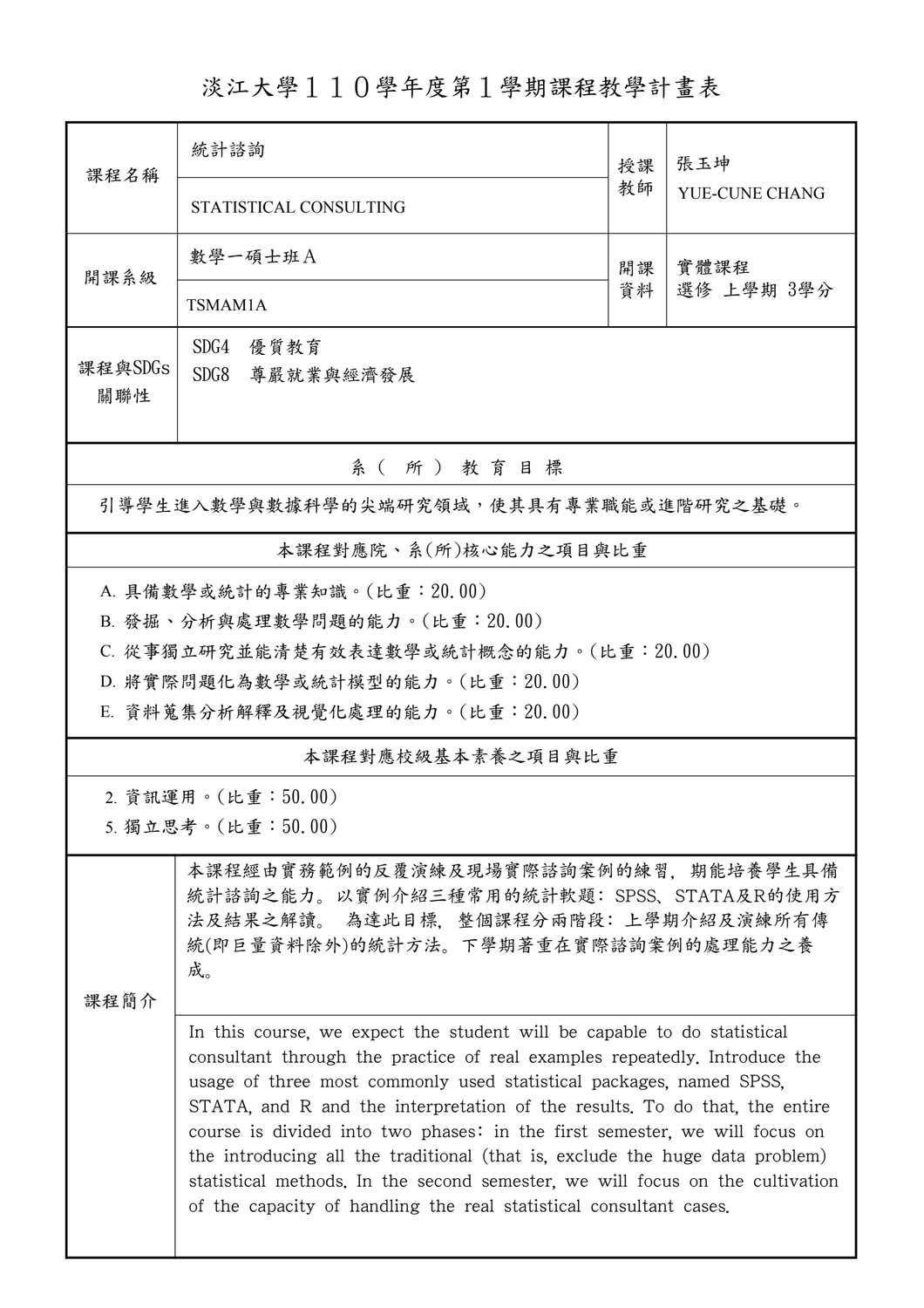## 本課程教學目標與認知、情意、技能目標之對應

將課程教學目標分別對應「認知(Cognitive)」、「情意(Affective)」與「技能(Psychomotor)」 的各目標類型。

一、認知(Cognitive):著重在該科目的事實、概念、程序、後設認知等各類知識之學習。

二、情意(Affective):著重在該科目的興趣、倫理、態度、信念、價值觀等之學習。

三、技能(Psychomotor):著重在該科目的肢體動作或技術操作之學習。

| 序<br>號         |                            | 教學目標(中文)             |                  | 教學目標(英文)                                                                                                                                                                                             |            |  |  |
|----------------|----------------------------|----------------------|------------------|------------------------------------------------------------------------------------------------------------------------------------------------------------------------------------------------------|------------|--|--|
| $\mathbf{1}$   | 關問題的能力。                    |                      |                  | 培養學生應用統計專業知識, 輔以 To train student be able to use statistical methods<br>電腦工具,協助解決各領域統計相 with the applications of statistical packages to solve<br>the real statistical related problem in any field. |            |  |  |
|                |                            |                      |                  | 教學目標之目標類型、核心能力、基本素養教學方法與評量方式                                                                                                                                                                         |            |  |  |
| 序號             | 目標類型                       | 院、系(所)<br>核心能力       | 校級<br>基本素養       | 教學方法                                                                                                                                                                                                 | 評量方式       |  |  |
| 1              | 認知                         | <b>ABCDE</b>         | 25               | 講述、討論                                                                                                                                                                                                | 報告(含口頭、書面) |  |  |
| 授課進度表          |                            |                      |                  |                                                                                                                                                                                                      |            |  |  |
| 週次             | 日期起訖                       | 內 容 (Subject/Topics) |                  |                                                                                                                                                                                                      | 備註         |  |  |
| 1              | $110/09/22$ ~<br>110/09/28 | 常用之描述性統計方法介紹及實例演練    |                  |                                                                                                                                                                                                      |            |  |  |
| $\overline{c}$ | $110/09/29$ ~<br>110/10/05 | 常用之統計檢定介紹及實例演練(I)    |                  |                                                                                                                                                                                                      |            |  |  |
| 3              | $110/10/06$ ~<br>110/10/12 | 常用之統計檢定介紹及實例演練(II)   |                  |                                                                                                                                                                                                      |            |  |  |
| 4              | $110/10/13$ ~<br>110/10/19 |                      | 線性迴歸分析介紹及實例演練(I) |                                                                                                                                                                                                      |            |  |  |
| 5              | $110/10/20$ ~<br>110/10/26 | 線性迴歸分析介紹及實例演練(II)    |                  |                                                                                                                                                                                                      |            |  |  |
| 6              | $110/10/27$ ~<br>110/11/02 | 線性迴歸分析介紹及實例演練(III)   |                  |                                                                                                                                                                                                      |            |  |  |
|                | $110/11/03$ ~<br>110/11/09 | 廣義線性模式之介紹及實例演練(I)    |                  |                                                                                                                                                                                                      |            |  |  |
| 8              | $110/11/10$ ~<br>110/11/16 | 廣義線性模式之介紹及實例演練(II)   |                  |                                                                                                                                                                                                      |            |  |  |
| 9              | $110/11/17$ ~<br>110/11/23 | 常用之傳統檢定方法與廣義線性模式之比較  |                  |                                                                                                                                                                                                      |            |  |  |
| 10             | $110/11/24$ ~<br>110/11/30 | 期中考試週                |                  |                                                                                                                                                                                                      |            |  |  |
| 11             | $110/12/01$ ~<br>110/12/07 |                      |                  | 長期重複測量資料之統計分析法介紹及實例演練 (I)                                                                                                                                                                            |            |  |  |
| 12             | $110/12/08$ ~<br>110/12/14 |                      |                  | 長期重複測量資料之統計分析法介紹及實例演練 (II)                                                                                                                                                                           |            |  |  |
| 13             | $110/12/15$ ~<br>110/12/21 |                      |                  | 長期重複測量資料之統計分析法介紹及實例演練 (III)                                                                                                                                                                          |            |  |  |
| 14             | $110/12/22$ ~<br>110/12/28 |                      |                  | 存活分析(Survival Analysis)介紹及實例演練(I)                                                                                                                                                                    |            |  |  |